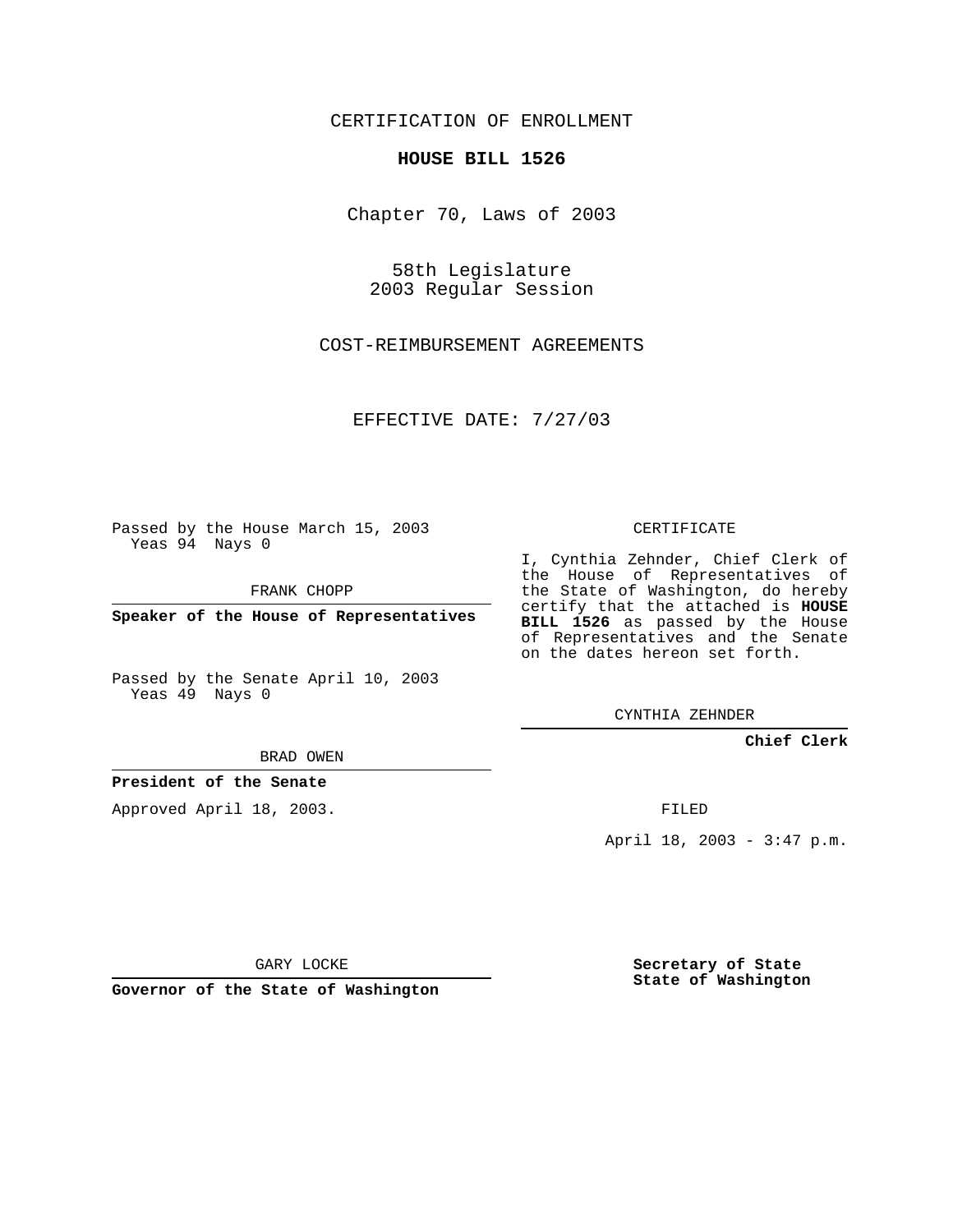## **HOUSE BILL 1526** \_\_\_\_\_\_\_\_\_\_\_\_\_\_\_\_\_\_\_\_\_\_\_\_\_\_\_\_\_\_\_\_\_\_\_\_\_\_\_\_\_\_\_\_\_

\_\_\_\_\_\_\_\_\_\_\_\_\_\_\_\_\_\_\_\_\_\_\_\_\_\_\_\_\_\_\_\_\_\_\_\_\_\_\_\_\_\_\_\_\_

Passed Legislature - 2003 Regular Session

**State of Washington 58th Legislature 2003 Regular Session**

**By** Representatives Linville, Armstrong, Haigh, Morris, Cooper, Mastin, Gombosky, Delvin, Grant, Schoesler, Sullivan, Chandler and Schual-Berke

Read first time 01/29/2003. Referred to Committee on Fisheries, Ecology & Parks.

 1 AN ACT Relating to cost-reimbursement agreements between state 2 agencies and permit applicants; and amending RCW 43.21A.690, 43.30.420, 3 43.70.630, 43.300.080, 70.94.085, 90.03.265, and 43.42.070.

4 BE IT ENACTED BY THE LEGISLATURE OF THE STATE OF WASHINGTON:

 5 **Sec. 1.** RCW 43.21A.690 and 2000 c 251 s 2 are each amended to read 6 as follows:

 (1) The department may enter into a written cost-reimbursement 8 agreement with a permit applicant ((for a complex project)) to recover from the applicant the reasonable costs incurred by the department in carrying out the requirements of this chapter, as well as the requirements of other relevant laws, as they relate to permit coordination, environmental review, application review, technical studies, and permit processing. The cost-reimbursement agreement shall identify the specific tasks, costs, and schedule for work to be 15 conducted under the agreement. ((<del>For purposes of this section, a</del> complex project is a project for which an environmental impact 17 statement is required under chapter 43.21C RCW.))

18 (2) The written cost-reimbursement agreement shall be negotiated 19 with the permit applicant. Under the provisions of a cost-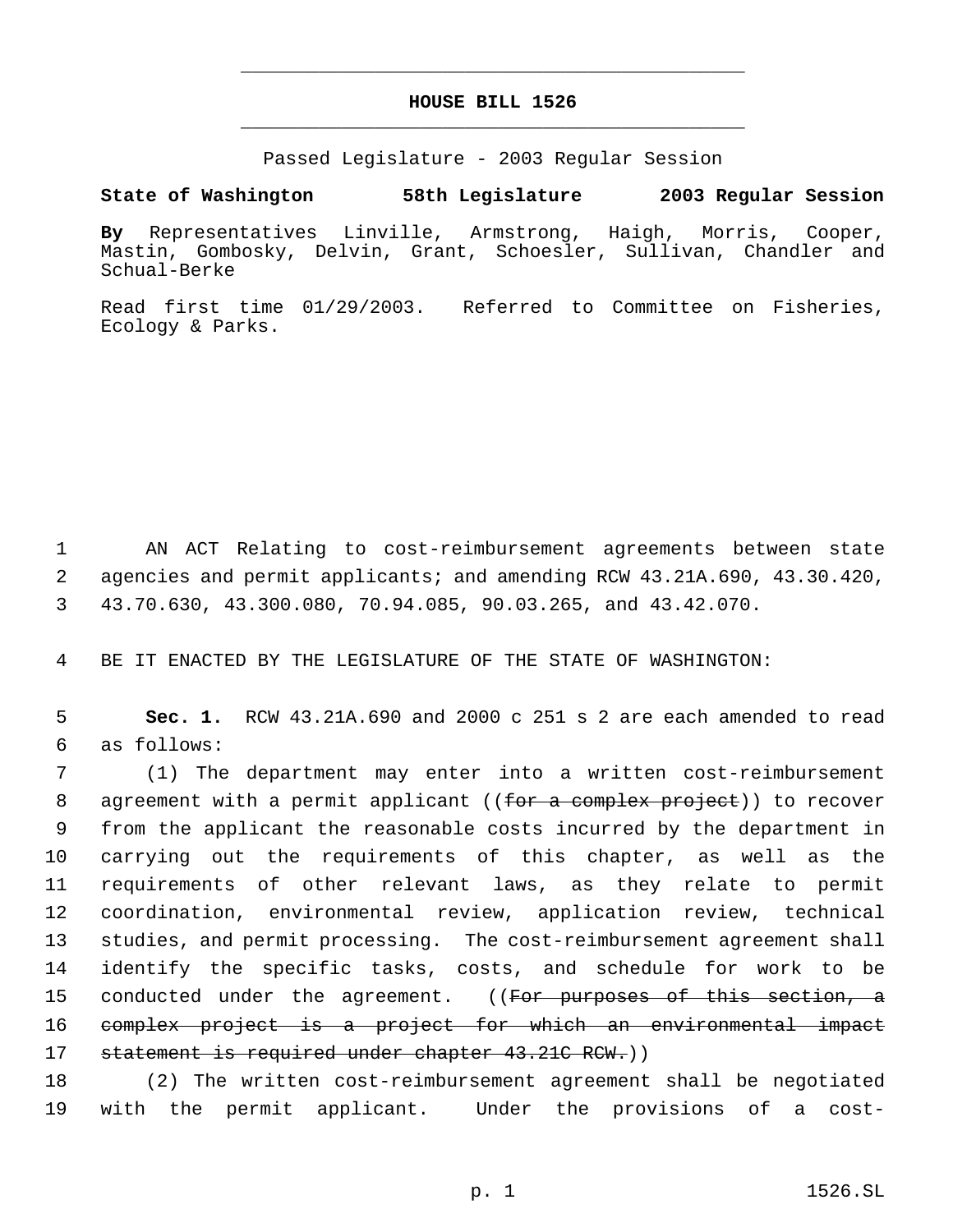reimbursement agreement, funds from the applicant shall be used by the department to contract with an independent consultant to carry out the work covered by the cost-reimbursement agreement. The department may also use funds provided under a cost-reimbursement agreement to assign current staff to review the work of the consultant, to provide necessary technical assistance when an independent consultant with comparable technical skills is unavailable, and to recover reasonable and necessary direct and indirect costs that arise from processing the permit. The department shall, in developing the agreement, ensure that final decisions that involve policy matters are made by the agency and not by the consultant. The department shall make an estimate of the number of permanent staff hours to process the permits, and shall contract with consultants to replace the time and functions committed by these permanent staff to the project. The billing process shall provide for accurate time and cost accounting and may include a billing cycle that provides for progress payments. Use of cost-reimbursement agreements shall not reduce the current level of staff available to work on permits not covered by cost-reimbursement agreements. The department may not use any funds under a cost-reimbursement agreement to replace or supplant existing funding. The restrictions of chapter 42.52 RCW apply to any cost-reimbursement agreement, and to any person hired as a result of a cost-reimbursement agreement.

 (3) The department may not enter into any new cost-reimbursement 24 agreements on or after July 1, ((2005)) 2007. The department may 25 continue to administer any cost-reimbursement agreement ((which)) that was entered into before July 1, ((2005)) 2007, until the project is completed.

 **Sec. 2.** RCW 43.30.420 and 2000 c 251 s 3 are each amended to read as follows:

 (1) The department may enter into a written cost-reimbursement 31 agreement with a permit or lease applicant ((for a complex project)) to recover from the applicant the reasonable costs incurred by the department in carrying out the requirements of this chapter, as well as the requirements of other relevant laws, as they relate to permit coordination, environmental review, application review, technical studies, and permit or lease processing. The cost-reimbursement agreement shall identify the specific tasks, costs, and schedule for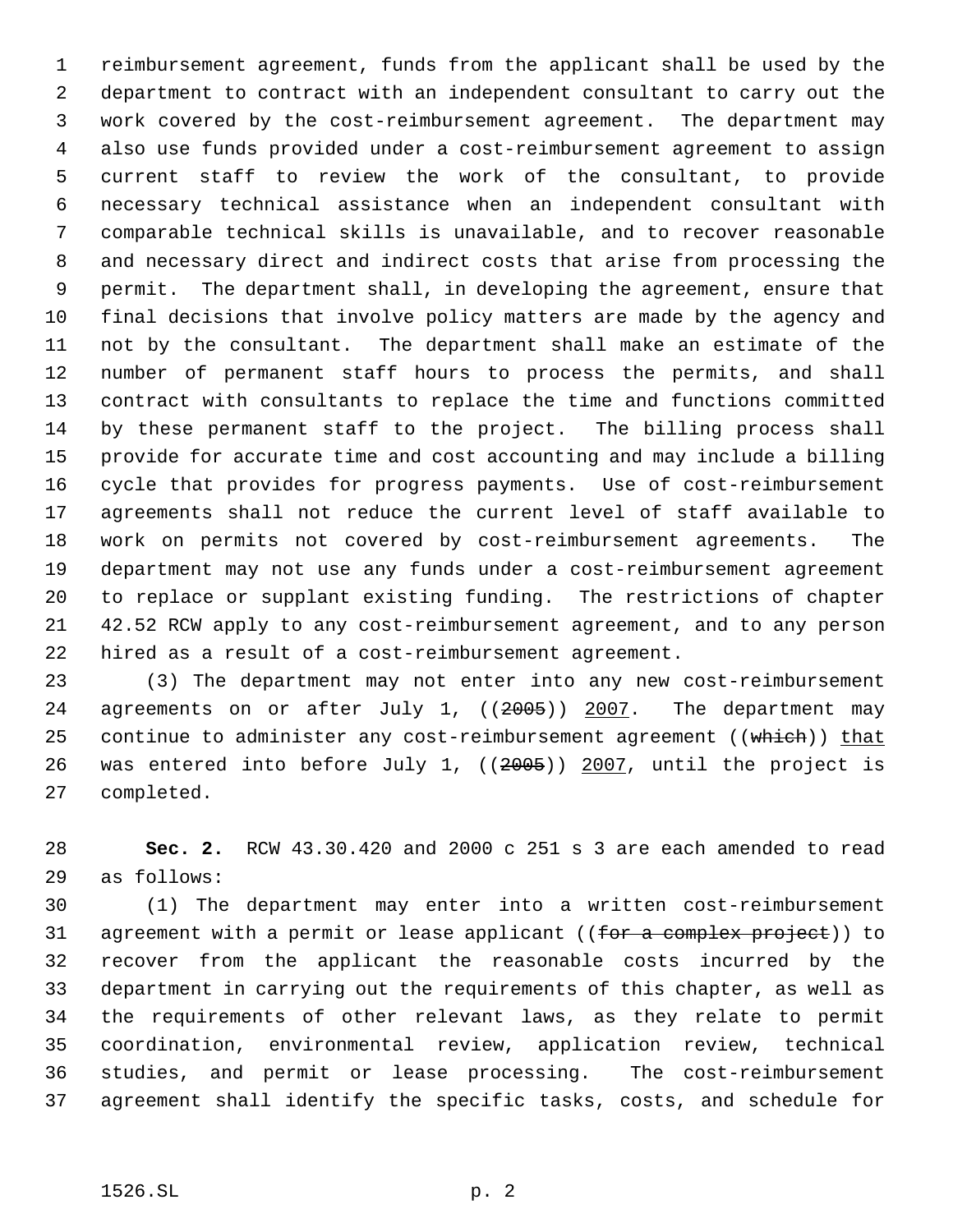1 work to be conducted under the agreement. ((For purposes of this section, a complex project is a project for which an environmental impact statement is required under chapter 43.21C RCW.)) An applicant for a lease issued under chapter 79.90 RCW may not enter into a cost- reimbursement agreement under this section for projects conducted under the lease.

 (2) The written cost-reimbursement agreement shall be negotiated with the permit or lease applicant. Under the provisions of a cost- reimbursement agreement, funds from the applicant shall be used by the department to contract with an independent consultant to carry out the work covered by the cost-reimbursement agreement. The department may also use funds provided under a cost-reimbursement agreement to assign current staff to review the work of the consultant, to provide necessary technical assistance when an independent consultant with comparable technical skills is unavailable, and to recover reasonable and necessary direct and indirect costs that arise from processing the permit or lease. The department shall, in developing the agreement, ensure that final decisions that involve policy matters are made by the agency and not by the consultant. The department shall make an estimate of the number of permanent staff hours to process the permits or leases, and shall contract with consultants to replace the time and functions committed by these permanent staff to the project. The billing process shall provide for accurate time and cost accounting and may include a billing cycle that provides for progress payments. Use of cost-reimbursement agreements shall not reduce the current level of staff available to work on permits or leases not covered by cost- reimbursement agreements. The department may not use any funds under a cost-reimbursement agreement to replace or supplant existing funding. The restrictions of chapter 42.52 RCW apply to any cost-reimbursement agreement, and to any person hired as a result of a cost-reimbursement agreement.

 (3) The department may not enter into any new cost-reimbursement agreements on or after July 1, ((2005)) 2007. The department may 34 continue to administer any cost-reimbursement agreement ((which)) that was entered into before July 1, ((2005)) 2007, until the project is completed.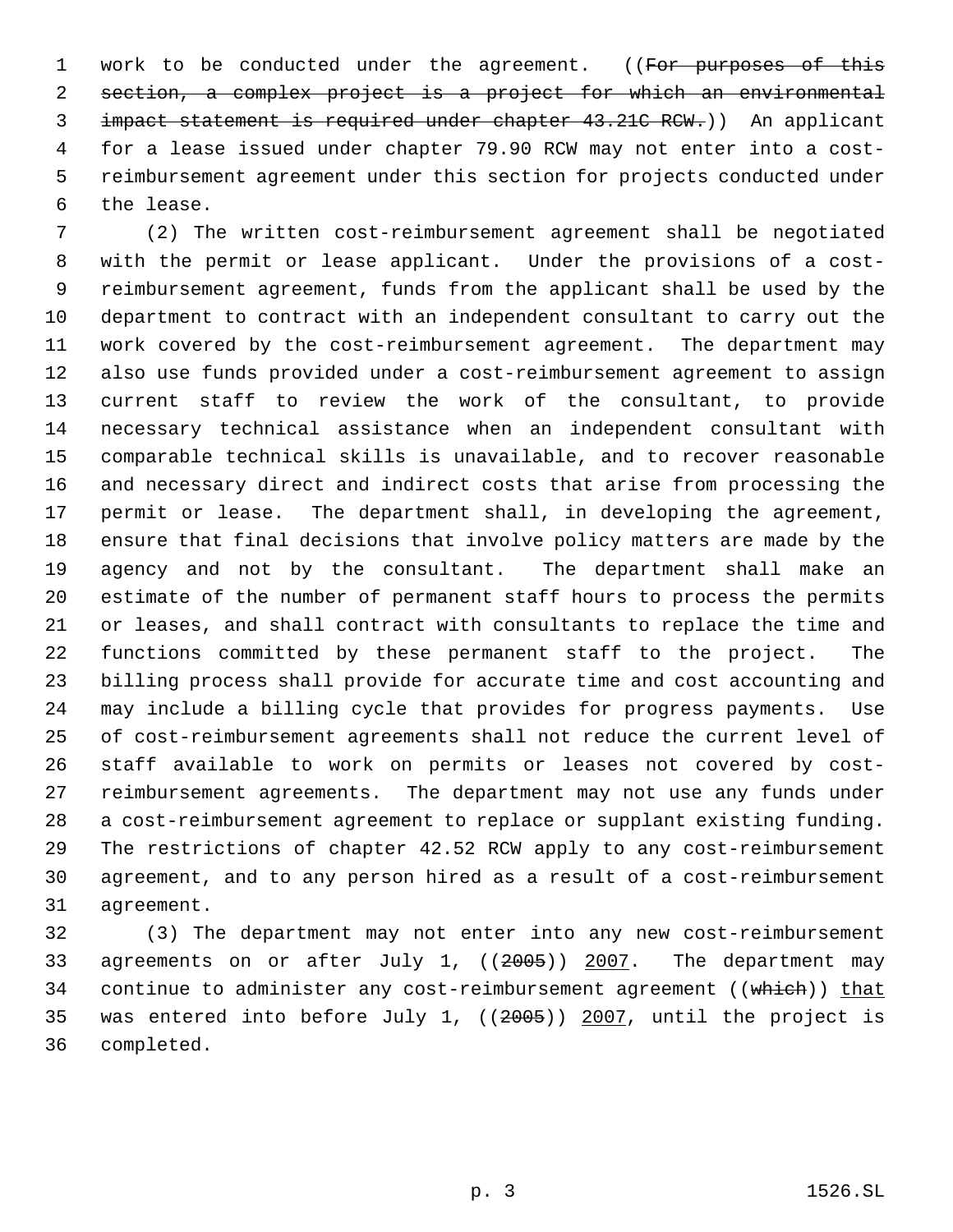**Sec. 3.** RCW 43.70.630 and 2000 c 251 s 4 are each amended to read as follows:

 (1) The department may enter into a written cost-reimbursement 4 agreement with a permit applicant ((for a complex project)) to recover from the applicant the reasonable costs incurred by the department in carrying out the requirements of this chapter, as well as the requirements of other relevant laws, as they relate to permit coordination, environmental review, application review, technical studies, and permit processing.

 The cost-reimbursement agreement shall identify the specific tasks, costs, and schedule for work to be conducted under the agreement. 12 ((For purposes of this section, a complex project is a project for which an environmental impact statement is required under chapter 14 43.21C RCW.)

 (2) The written cost-reimbursement agreement shall be negotiated with the permit applicant. Under the provisions of a cost- reimbursement agreement, funds from the applicant shall be used by the department to contract with an independent consultant to carry out the work covered by the cost-reimbursement agreement. The department may also use funds provided under a cost-reimbursement agreement to assign current staff to review the work of the consultant, to provide necessary technical assistance when an independent consultant with comparable technical skills is unavailable, and to recover reasonable and necessary direct and indirect costs that arise from processing the permit. The department shall, in developing the agreement, ensure that final decisions that involve policy matters are made by the agency and not by the consultant. The department shall make an estimate of the number of permanent staff hours to process the permits, and shall contract with consultants to replace the time and functions committed by these permanent staff to the project. The billing process shall provide for accurate time and cost accounting and may include a billing cycle that provides for progress payments. Use of cost-reimbursement agreements shall not reduce the current level of staff available to work on permits not covered by cost-reimbursement agreements. The department may not use any funds under a cost-reimbursement agreement to replace or supplant existing funding. The restrictions of chapter 42.52 RCW apply to any cost-reimbursement agreement, and to any person hired as a result of a cost-reimbursement agreement.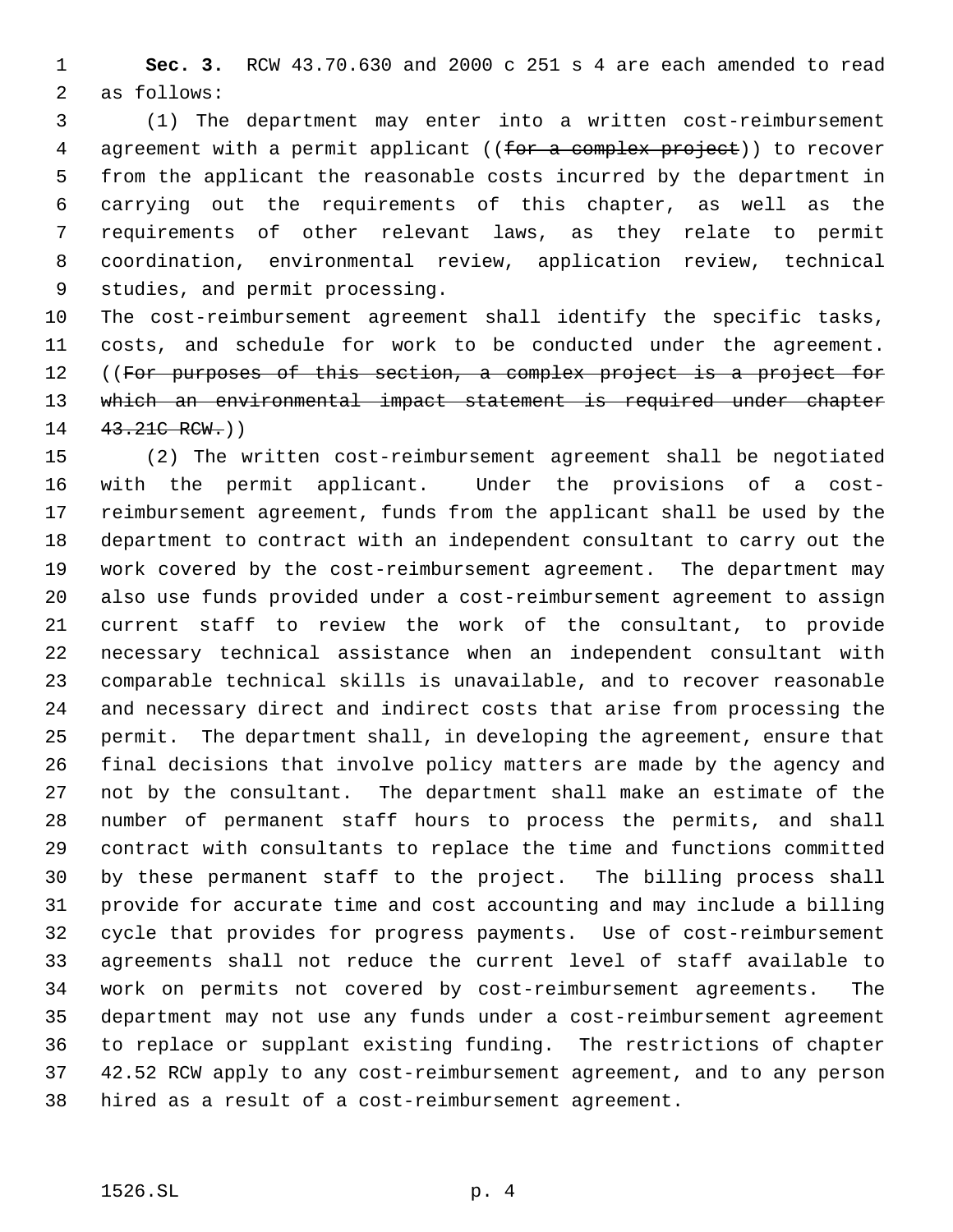(3) The department may not enter into any new cost-reimbursement 2 agreements on or after July 1, ((2005)) 2007. The department may 3 continue to administer any cost-reimbursement agreement ((which)) that 4 was entered into before July 1, ((2005)) 2007, until the project is completed.

 **Sec. 4.** RCW 43.300.080 and 2000 c 251 s 5 are each amended to read as follows:

 (1) The department may enter into a written cost-reimbursement 9 agreement with a permit applicant ((for a complex project)) to recover from the applicant the reasonable costs incurred by the department in carrying out the requirements of this chapter, as well as the requirements of other relevant laws, as they relate to permit coordination, environmental review, application review, technical studies, and permit processing. The cost-reimbursement agreement shall identify the specific tasks, costs, and schedule for work to be 16 conducted under the agreement. ((For purposes of this section, a complex project is a project for which an environmental impact 18 statement is required under chapter 43.21C RCW.))

 (2) The written cost-reimbursement agreement shall be negotiated with the permit applicant. Under the provisions of a cost- reimbursement agreement, funds from the applicant shall be used by the department to contract with an independent consultant to carry out the work covered by the cost-reimbursement agreement. The department may also use funds provided under a cost-reimbursement agreement to assign current staff to review the work of the consultant, to provide necessary technical assistance when an independent consultant with comparable technical skills is unavailable, and to recover reasonable and necessary direct and indirect costs that arise from processing the permit. The department shall, in developing the agreement, ensure that final decisions that involve policy matters are made by the agency and not by the consultant. The department shall make an estimate of the number of permanent staff hours to process the permits, and shall contract with consultants to replace the time and functions committed by these permanent staff to the project. The billing process shall provide for accurate time and cost accounting and may include a billing cycle that provides for progress payments. Use of cost-reimbursement agreements shall not reduce the current level of staff available to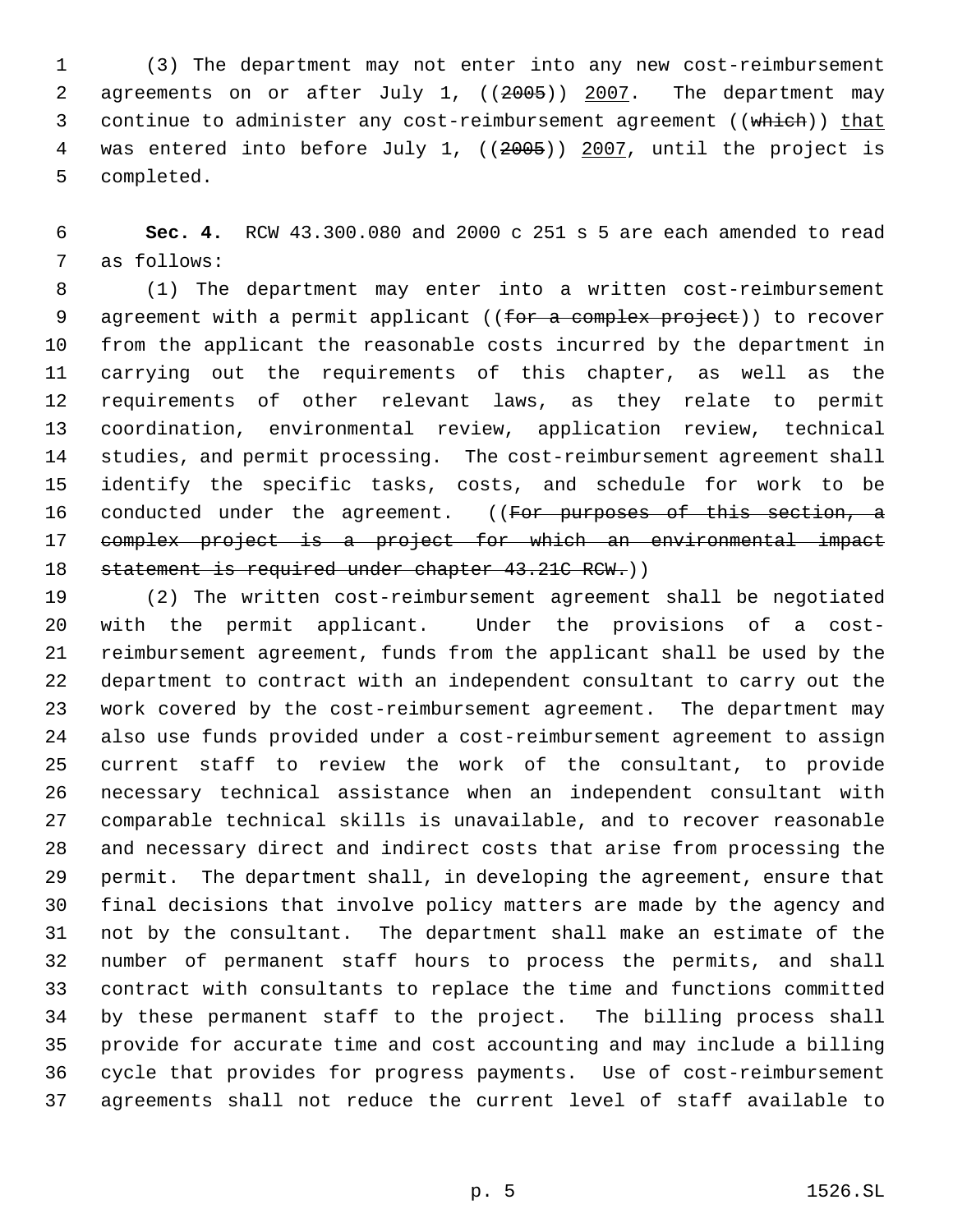work on permits not covered by cost-reimbursement agreements. The department may not use any funds under a cost-reimbursement agreement to replace or supplant existing funding. The restrictions of chapter 42.52 RCW apply to any cost-reimbursement agreement, and to any person hired as a result of a cost-reimbursement agreement.

 (3) The department may not enter into any new cost-reimbursement 7 agreements on or after July 1, ((2005)) 2007. The department may 8 continue to administer any cost-reimbursement agreement ((which)) that 9 was entered into before July 1, ((2005)) 2007, until the project is completed.

 **Sec. 5.** RCW 70.94.085 and 2000 c 251 s 6 are each amended to read as follows:

 (1) An authority may enter into a written cost-reimbursement 14 agreement with a permit applicant ((for a complex project)) to recover from the applicant the reasonable costs incurred by the authority in carrying out the requirements of this chapter, as well as the requirements of other relevant laws, as they relate to permit coordination, environmental review, application review, technical studies, and permit processing. The cost-reimbursement agreement shall identify the specific tasks, costs, and schedule for work to be 21 conducted under the agreement. ((For purposes of this section, a complex project is a project for which an environmental impact 23 statement is required under chapter 43.21C RCW.))

 (2) The written cost-reimbursement agreement shall be negotiated with the permit applicant. Under the provisions of a cost- reimbursement agreement, funds from the applicant shall be used by the air pollution control authority to contract with an independent consultant to carry out the work covered by the cost-reimbursement agreement. The air pollution control authority may also use funds provided under a cost-reimbursement agreement to assign current staff to review the work of the consultant, to provide necessary technical assistance when an independent consultant with comparable technical skills is unavailable, and to recover reasonable and necessary direct and indirect costs that arise from processing the permit. The air pollution control authority shall, in developing the agreement, ensure that final decisions that involve policy matters are made by the agency and not by the consultant. The air pollution control authority shall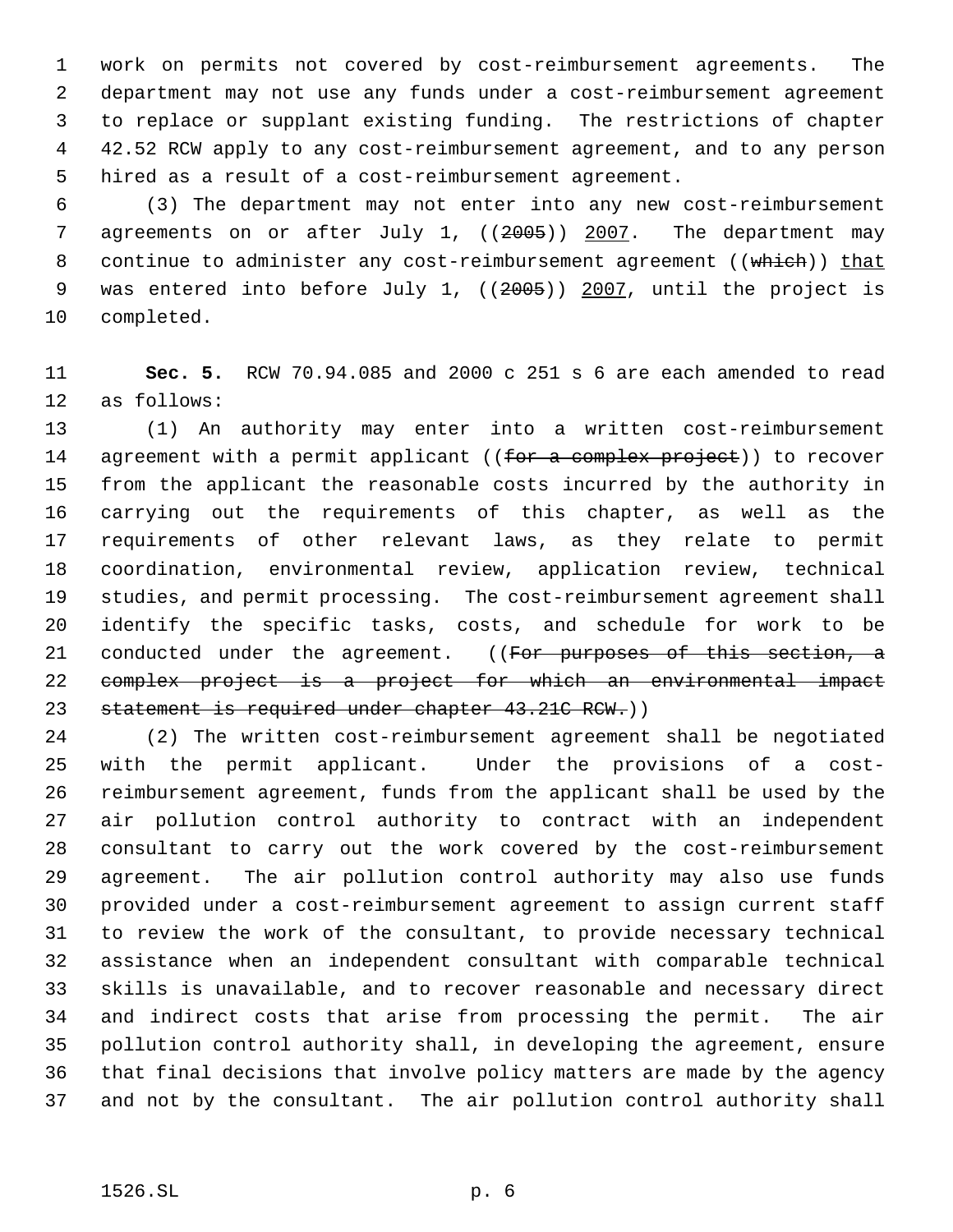make an estimate of the number of permanent staff hours to process the permits, and shall contract with consultants to replace the time and functions committed by these permanent staff to the project. The billing process shall provide for accurate time and cost accounting and may include a billing cycle that provides for progress payments. Use of cost-reimbursement agreements shall not reduce the current level of staff available to work on permits not covered by cost-reimbursement agreements. The air pollution control authority may not use any funds under a cost-reimbursement agreement to replace or supplant existing funding. The provisions of chapter 42.52 RCW apply to any cost- reimbursement agreement, and to any person hired as a result of a cost- reimbursement agreement. Members of the air pollution control authority's board of directors shall be considered as state officers, and employees of the air pollution control authority shall be considered as state employees, for the sole purpose of applying the restrictions of chapter 42.52 RCW to this section.

 (3) An air pollution control authority may not enter into any new 18 cost-reimbursement agreements on or after July 1, ((2005)) 2007. The 19 ((department [authority])) authority may continue to administer any 20 cost-reimbursement agreement ((which)) that was entered into before 21 July 1, ((2005)) 2007, until the project is completed.

 **Sec. 6.** RCW 90.03.265 and 2000 c 251 s 7 are each amended to read as follows:

 Any applicant for a new withdrawal or a change, transfer, or amendment of a water right pending before the department, may initiate a cost-reimbursement agreement with the department to provide expedited review of the application. A cost-reimbursement agreement may only be initiated under this section if the applicant agrees to pay for, or as part of a cooperative effort agrees to pay for, the cost of processing his or her application and all other applications from the same source of supply which must be acted upon before the applicant's request because they were filed prior to the date of when the applicant filed. The department shall use the process established under RCW 43.21A.690 34 for entering into cost-reimbursement agreements( $\sqrt{ }$  except that it is not necessary for an environmental impact statement to be filed as a prerequisite for entering into a cost-reimbursement agreement under 37 this section)).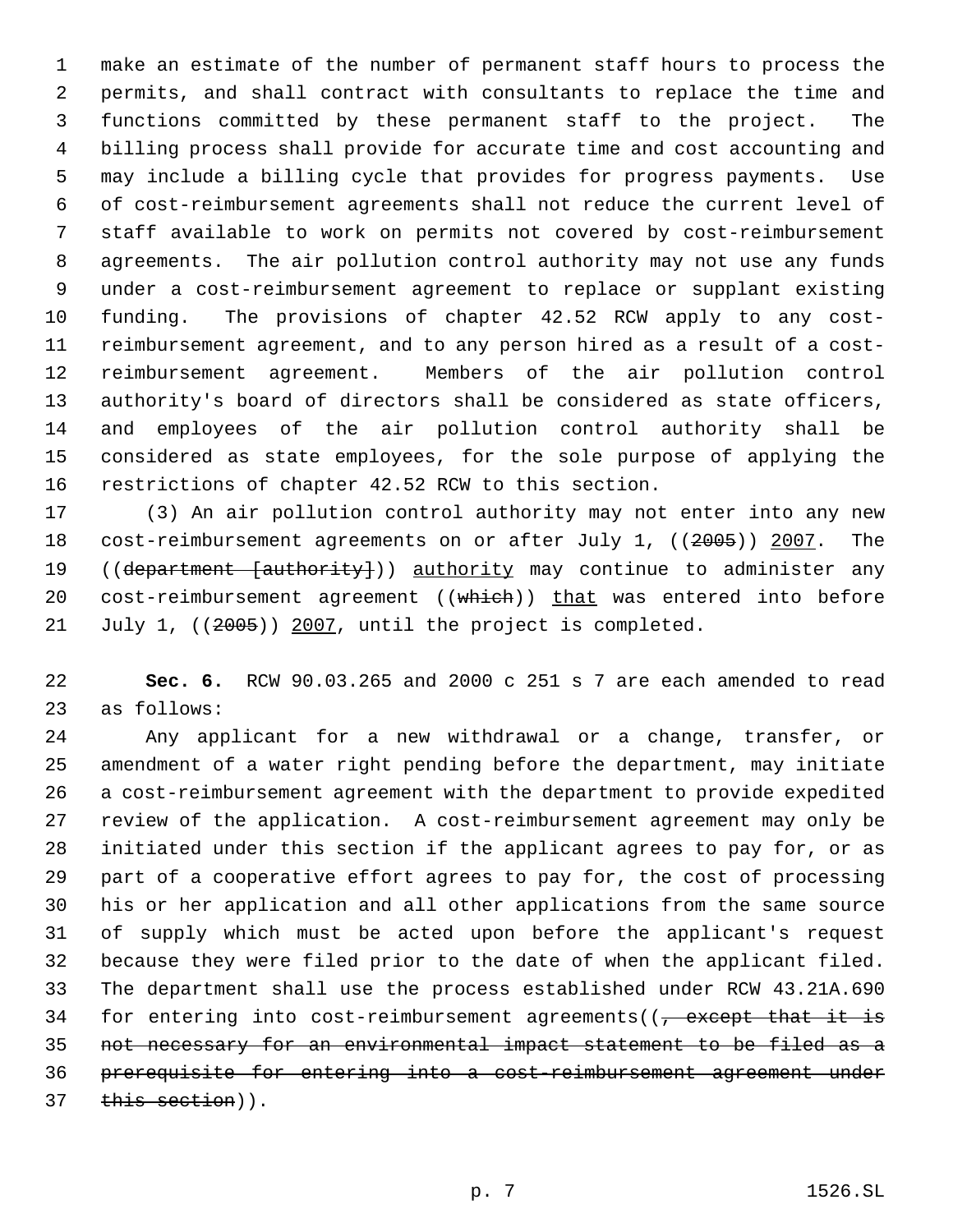**Sec. 7.** RCW 43.42.070 and 2002 c 153 s 8 are each amended to read as follows:

 (1) The office may coordinate negotiation and implementation of a written agreement among the project applicant, the office, and participating permit agencies to recover from the project applicant the reasonable costs incurred by the office in carrying out the provisions of RCW 43.42.050(2) and 43.42.060(2) and by participating permit agencies in carrying out permit processing tasks specified in the agreement.

 (2) The office may coordinate negotiation and implementation of a written agreement among the project applicant, the office, and participating permit agencies to recover from the project applicant the reasonable costs incurred by outside independent consultants selected by the office and participating permit agencies to perform permit processing tasks.

 (3) Outside independent consultants may only bill for the costs of 17 performing those permit processing tasks that are specified in a cost- reimbursement agreement under this section. The billing process shall provide for accurate time and cost accounting and may include a billing cycle that provides for progress payments.

 (4) The office shall adopt a policy to coordinate cost-22 reimbursement agreements with outside independent consultants. Cost- reimbursement agreements coordinated by the office under this section must be based on competitive bids that are awarded for each agreement from a prequalified consultant roster.

 (5) Independent consultants hired under a cost-reimbursement 27 agreement( $(\tau)$ ) shall report directly to the permit agency. The office shall assure that final decisions are made by the permit agency and not by the consultant.

 (6) The office shall develop procedures for determining, collecting, and distributing cost reimbursement for carrying out the provisions of this chapter.

 (7) For a cost-reimbursement agreement, the office and participating permit agencies shall negotiate a work plan and schedule for reimbursement. Prior to distributing scheduled reimbursement to the agencies, the office shall verify that the agencies have met the obligations contained in their work plan.